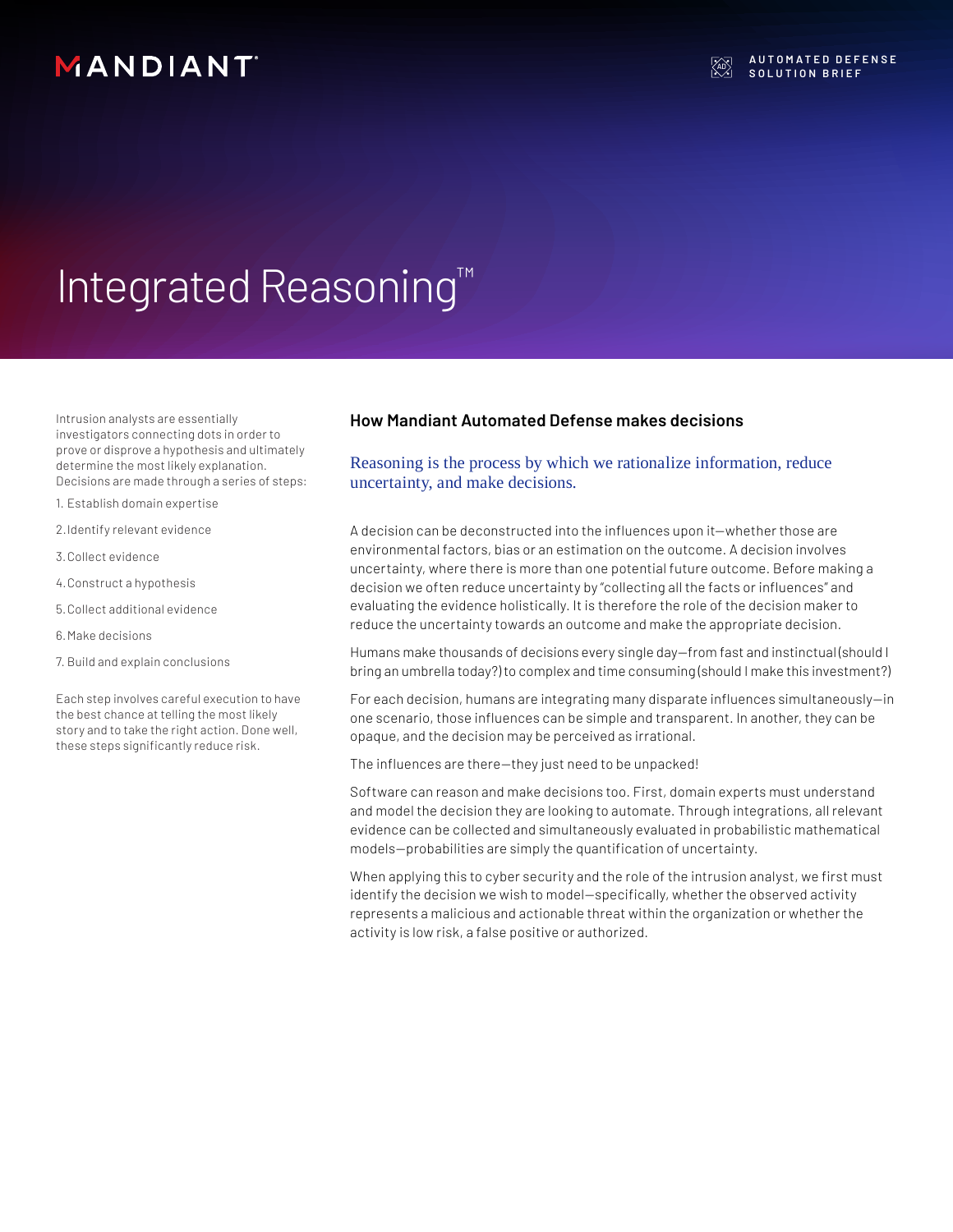## Establish domain expertise

As an analyst in information security, it's difficult to make good decisions without understanding the domain. The breadth and depth required to be effective can be daunting and leave many with the thought, "Where do I start?"

Because information security is so complex, entire courses covering general security, such as the Certified Information Systems Security Professional (CISSP), as well as deeper technical courses focusing on intrusion analysis and forensics are available.

Common areas of expertise required include:

- **Network security.** Services such as web, DNS, application and database services and many others
- **Endpoint security.** System authentication and authorization, process and file operations and network services
- **Application security.** Including application vulnerabilities and hardening
- **Cloud Security.** Cloud configurations, Identity-as-a-Service (IaaS), Platform-as-a-Service (PaaS), hybrid IT, cloud architecture, cloud applications
- **Infrastructure management.** Authentication services, software and patch management, identity and access management (IAM), vulnerability identification and remediation, configuration management database (CMDB), and network and system policy enforcement
- **Incident detection and prevention.** Network IDS/IPS, antimalware, web filtering, endpoint detection and response (EDR), and many others

General expertise in these areas, experience with the configuration of specific technologies and an understanding of the output from these systems is fundamental to leveraging this data for decision making.

To automate the process of establishing domain expertise, Mandiant offers Mandiant Automated Defense. Automated Defense monitors and triages security data to decide if observed activity requires incident response. The solution is seeded with domain expertise, which lets it understand how to triage network and endpoint security data as well as incident prevention and detection data. Automated Defense is unbiased, consistent and up-to-date on the latest threats.

## Identifying relevant evidence

Evidence for intrusion analysis is provided in many forms. With an understanding of the domain also comes an understanding of what evidence is relevant to intrusion analysis and investigations. Unfortunately, there is a significant amount of data that is not useful mixed with important relevant evidence. It is the job of an intrusion analyst to determine what is useful, prepare that data for use and configure the appropriate means to retrieve the data when needed.

In general, data for intrusion analysis can be divided into several categories:

- **Detection telemetry.** Signal through security alerts or events used to "turn our head" and may lead us to investigate an event further if we deem necessary, such as endpoint protection or network intrusion alerts.
- **Investigative context.** Data used to further understand a situation, such as Dynamic Host Configuration Protocol (DHCP) for system identification, EDR to investigate detailed process activity or simply user statements provided to an analyst.
- **Risk and priority context.** Data used to understand system or account criticality or vulnerability, such as CMDB or vulnerability scan information.

Given the variety and magnitude of logs generated within an enterprise, not all initiate a security investigation. Some logs record authorized activity, and others provide context to be used in an investigation, while a significant number of events can be discarded as low risk, informational or false positive. Automated Defense investigates a variety of log types including network IDS/IPS, endpoint protection, web filtering, DHCP, endpoint detection and response, and cloud authentication. Within these events of interest, Automated Defense looks for specific and important characteristics to determine if additional investigation is required.

```
Feb 4 16:26:26 vpn suricata[2151]: [1:2027863:2]
ET INFO Observed DNS Query to .biz TLD [Classifica
tion: Potentially Bad Traffic] [Priority: 2] {UDP}
 172.31.79.115:34621 -> 208.67.220.220:53Feb 4 16:26:26 vpn suricata[2151]: [1:2027863:2]
ET INFO Observed DNS Query to .biz TLD Classifica
tion: Potentially Bad Traffic] [Priority: 2] {UDP}
172.31.79.115:53818 -> 208.67.220.220:53
Feb 4 16:26:40 vpn suricata[2151]: [1:2028651:2]
ET USER_AGENTS Steam HTTP Client User-Agent [Class
ification: Potential Corporate Privacy Violation]
[Priority: 1] {TCP} 172.31.79.115:54449 -> 23.194.
212.81:80
Feb 4 16:30:56 vpn suricata[2151]: [1:2016149:2]
ET INFO Session Traversal Utilities for NAT (STUN
Binding Request) [Classification: Attempted User P
rivilege Gain] [Priority: 1] {UDP} 172.31.79.115:5
5945 -> 52.114.135.1:3478Feb 4 16:30:56 vpn suricata[2151]: [1:2016150:2]
```
**FIGURE 1.** Example of a relevant network IDS/IPS event.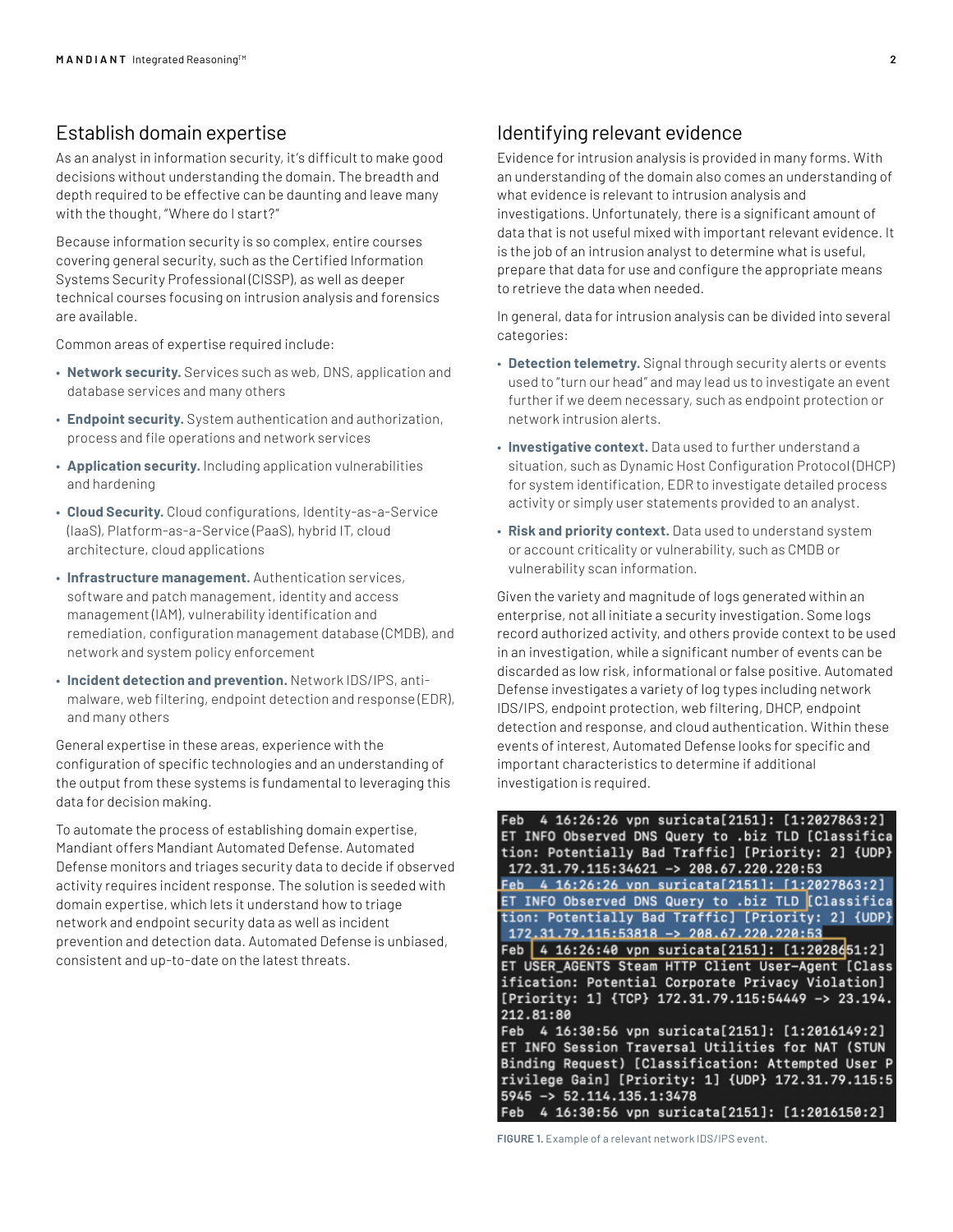There are also several major challenges with evidence identification and use including:

- **Determining data usefulness.** The benefit of selective data collection based on need is important. Experience tells us exactly what types of logs are needed for intrusion analysis.
- **Data processing.** Evidential data may be processed through various software to allow for automated monitoring and reporting, while data volume can present major challenges to complete processing.
- **Data storage and retrieval.** Cheaper and faster data storage and retrieval options now exist and must be used as evidence. However, to be useful it must be able to be accessed and analyzed in a reasonable amount of time.
- **Determining evidence credibility.** Not all evidence has the same level of trust and intrusion. Analysts must consider the accuracy, completeness and risk of manipulation of data when weighing the usefulness of evidence with corroboration being critical.

Compliance requirements may also mandate certain data collection and storage outside of what is typically needed for intrusion analysis, but in most cases what is needed for compliance is a subset of what is needed for intrusion analysis.

## Collect evidence

When an investigation is deemed necessary by an intrusion analyst, the analyst must collect the evidence surrounding the event. Hopefully the analyst understands what evidence will be relevant based on experience and has prepared by setting up systems in order to facilitate the collection process.

Planning is critical here as disparate systems with various ways of accessing data and with a multitude of data formats can greatly increase the time required to collect and analyze data. This has led many security operations teams to look for a solution with a single interface, though in reality none exist. Even if a security operations team is successful in consolidating alerts into a single repository or case management solution, there is almost always evidence in other systems that must be accessed during an investigation. An example would include the need to access an EDR product that stores process and file operations.

Generally, initial evidence collection centers around accessing evidence for various object types, including:

- **Internal assets.** Context that describes criticality, vulnerability and activity
- **External IP addresses.** Context that describes geolocation and threat reputation
- **Domains.** Context that describes ownership and threat reputation
- **Accounts.** Context that describes criticality and activity
- **Files.** Characteristics of a file such as type, purpose and activity
- **Processes.** Characteristics of a process that explain purpose and activity

This data must then be aggregated and relationships drawn between the various objects to construct a hypothesis and prove or disprove it.

On each event of interest, Automated Defense extracts the entities (accounts, IP addresses, hostnames, signatures, device actions, ports, and so on) and attributes the event with evidence. Automated Defense collects relevant information (including contextual information about the company, and the criticality, vulnerability and classification of assets, and Mandiant Threat Intelligence), and maintains a derived knowledge base of patterns and observations. Many of the patterns are used to make decisions that go 180 days in the past, therefore accurate system identification is important to attribute the correct context and historical behaviors to the true system. Automated Defense uses a proprietary system identification service to determine the true systems and accounts associated with events of interest over periods of time. For example, in DHCP enabled environments, a single system can have a new IP address each time it renews a lease or rejoins a network.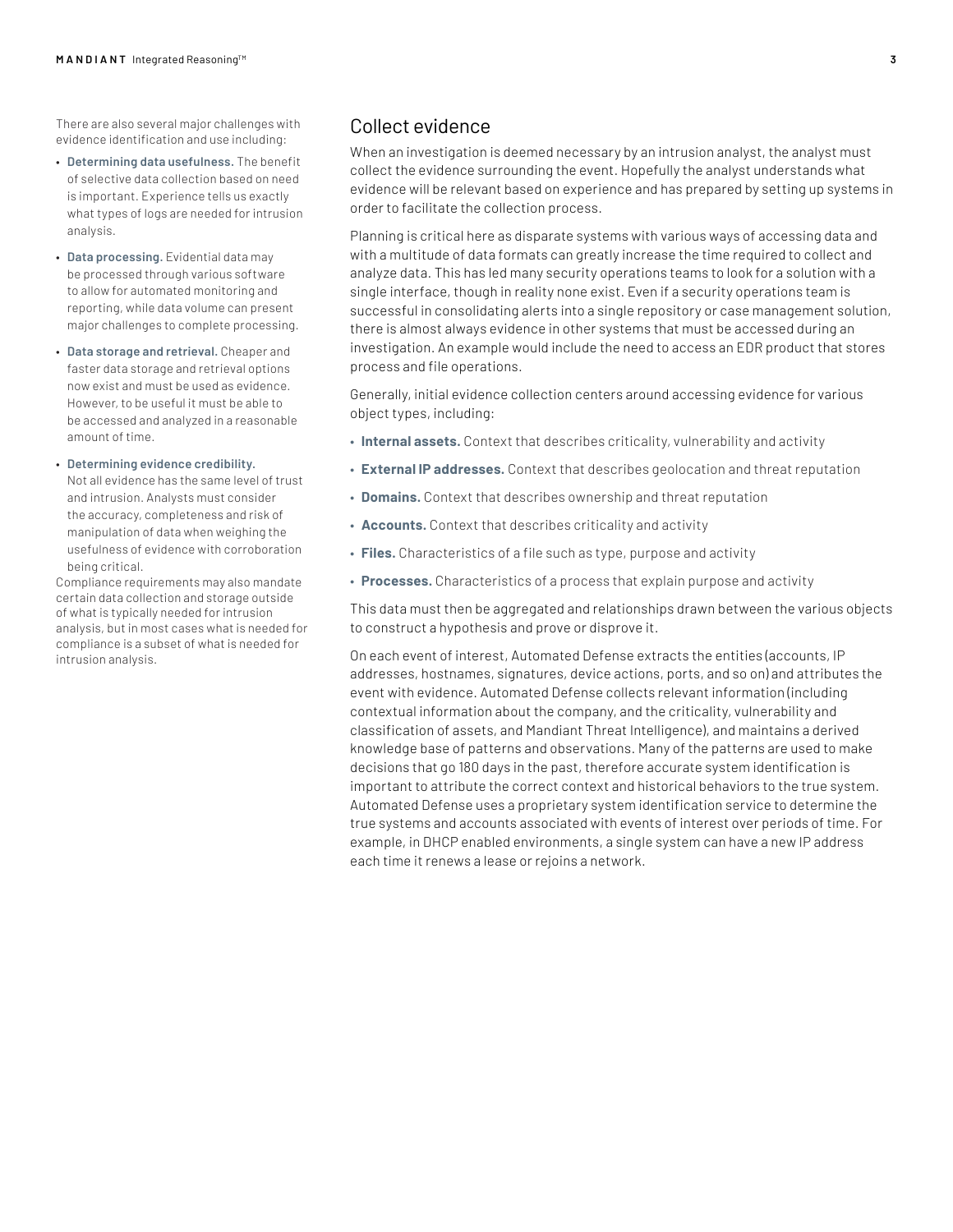## Construct a hypothesis

Once the initial evidence is collected, the analyst needs to identify and construct a hypothesis. The MITRE ATT&CK® framework can serve as a useful starting point for the formulation of a hypothesis. The framework maps observed attack techniques to an attack tactic, offering an explanation of what the adversary is trying to do.

Typically, an analyst should be able to attribute an attack tactic based on the detection telemetry and supporting investigative context. For example, if a network intrusion alert is in-bound from an external system, the tactic could be initial access, if the alert is between two internal systems, the tactic could be lateral movement or discovery, or if the alert is outbound the tactic could be command and control or exfiltration.

For alerts generated by endpoint protection platforms and endpoint detection and response, the action taken by the endpoint agent to prevent a malicious file from executing or blocking a suspicious process can help differentiate between the early stage tactic of initial access and later stage tactics of execution, persistence and collection.

Applying relevant investigative context reduces uncertainty to prove or disprove the hypothesis. For example, vulnerability data can reduce uncertainty if the attack was both relevant and successful. Oftentimes, detection telemetry alerts on normal administrative activity. Investigative context on the type and function of the accounts and systems help differentiate between normal and malicious behavior.

Depending both on the event type and context gathered in the previous steps, Mandiant Automated Defense decides which use case to investigate, while attempting to prove or disprove the hypothesis that the activity is malicious and actionable. Example use cases could be an initial access and execution on a system, lateral movement or command and control.





**FIGURE 3.** The MITRE ATT&CK framework can serve as a useful starting point for the formulation of a hypothesis.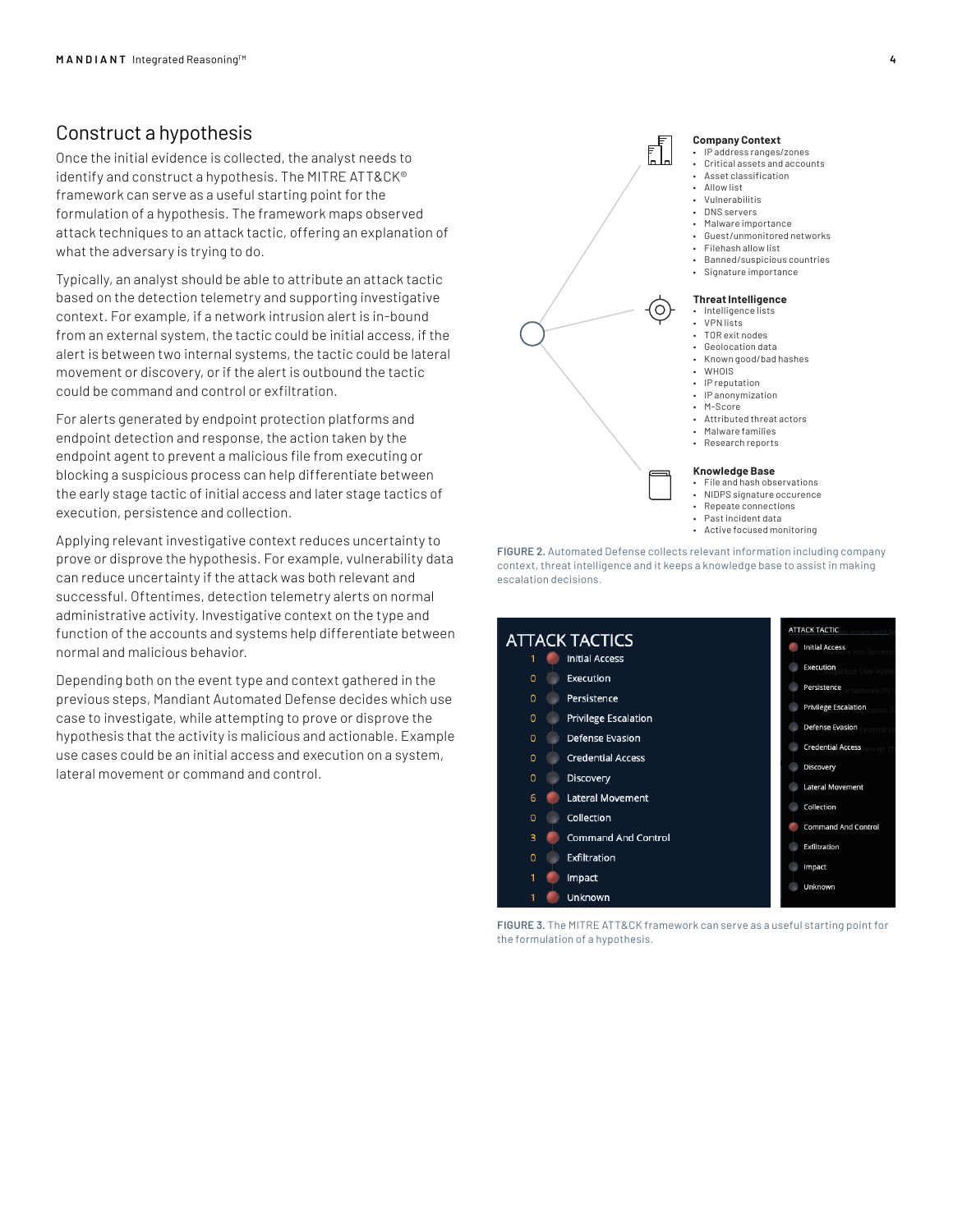## Collect additional evidence\*

Gathering more evidence about a given attack may be necessary, but will require more time and has a cost for both humans and systems.

For example, a suspicious outbound network connection, alerted through either the network IPS or a web filtering system, may cause an analyst to determine, based on the context of the evidence, that the attack is outbound command and control malware. But the analyst still has to prove or disprove this hypothesis. The analyst may then determine that more questions need to be asked.

- Does the domain look suspicious?
	- Registration information gleaned from WHOIS lookups will return domain ownership and registration dates. If the owner is an authorized entity whom you do business with, perhaps this alert is a false positive or they themselves have been compromised. Adversaries will often anonymize their ownership information, but a recent registration date increases the likelihood the domain is malicious.
	- In addition, threat intelligence solutions like VirusTotal provide insight if the larger security community believes the domain is malicious. However, external sources of intelligence need to be taken with caution and validated, which takes time to do properly.
- Is this a repeated connection? Is there a suspicious pattern?
	- Command and control traffic often repeats at robotic intervals as the malware checks-in to the adversarycontrolled server. The analyst will have to query a data repository to understand the nature of the communications between these two systems.
	- In addition, the analyst must understand the scope of the incident. If many other internal systems are communicating to this domain, perhaps the activity is authorized and the alert is a false positive, or the analyst may have found a more pervasive intrusion.
- Does the internal asset show signs of compromise?
	- If a system is beaconing to a malicious domain, there is likely to be malware on the system, typically in the form of a malicious file or process. The analyst should first check the endpoint for known malware found on the system. Subsequently, they can use an endpoint detection and response solution to evaluate the process data to understand if any anomalous behavior has occurred.

Automated Defense has the ability to ask additional questions based on the evidence that it has previously collected similar to how a human analyst does, but in an automated, scalable and much faster fashion. In the example below, Automated Defense mines high volume web filtering data (which can reach upwards of 50 million events per day) to identify suspicious patterns of repeated connections resembling command and control. If the criteria is met, Automated Defense performs additional queries to determine if the domain has suspicious or recent registration or a malicious threat reputation.

## Web proxy analysis

#### **Outbound command and control**



**FIGURE 4.** In this outbound command and control example, Automated Defense mines high volumes of web filtering data to identify suspicious patterns such as repeated connections.

The questions in this section are examples and only represent part of the investigation an analyst must perform. Performing a deeper analysis is not required for each investigation. Analysts should be able to discard a large number of false positives with preliminary investigative context and free up much needed time to collect and evaluate additional evidence.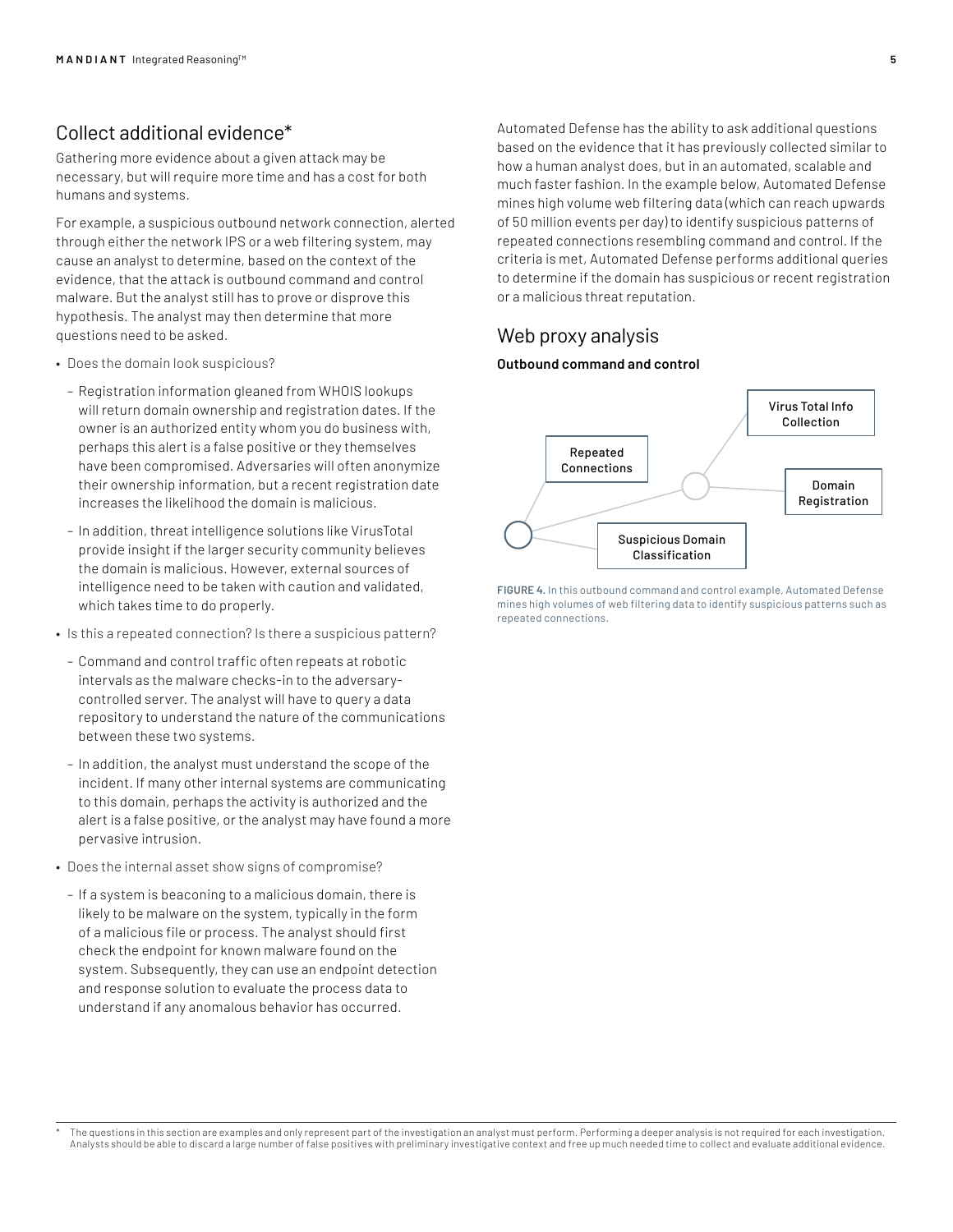## Make decisions

After all of the evidence is gathered and the right questions are asked, a decision needs to be made. If the analyst determines the event is normal activity, it can safely be ignored and discarded. However, if the determination is that the event or series of events, are malicious and actionable, the incident will be scoped and escalated to build a case.

Automated Defense uses decision automation derived from built-in security expertise and probabilistic mathematics to determine the likelihood of streamed security events being mailicious and actionable.

Automated Defense decides if the activity requires incident response or if it can be safely ignored—saving security teams time by not chasing false positives. The solution employs a variety of modeling approaches given the evidence attributed to the case (in the previous steps) to prove or disprove the hypothesis, including probabilistic graphical models, logistic regression, and decision trees. Automated Defense picks the appropriate modeling approach given the upstream use cases and event types.



## **Mandiant Automated Defense**

**FIGURE 5.** Automated Defense builds-in years of SOC experience and expertise, leverages math and probability to make decisions about the requirement to escalate or suppress millions of streaming events.

## Build and explain conclusions

After the analyst determines there is enough information to prove or disprove the hypothesis, a case can then be built. Each piece of evidence will be evaluated simultaneously and carry a unique influence on the analyst's decision.

In many organizations, the person who performs the investigation (the analyst) is not the same as the person who performs the remediation (the incident responder). Therefore, the analyst needs to document their findings in a concise, logical and easy to understand briefing: the case.

Using the outbound malware example, if the source of the malware has a vulnerability, that might increase the chance that there is something malicious and actionable to remedy. However, the incident might still be escalated even if the source does not have a vulnerability because it is outbound malware.

There are several reasons for escalating this including the criticality of the asset involved or it might be a zero-day attack.

Automated Defense scopes incidents to include all related systems and activity for the duration of the attack. The incident may span a few seconds or many days. Next, Automated Defense prioritizes the incident, factoring in the scope, asset criticality, attack stage and confidence in the escalation. All of the supporting evidence and context is succinctly summarized and explained in the user interface. Next, Automated Defense notifies the user about the new incident via email, text, or phone call. Subsequently, users can push incidents into a case management or SOAR platform to track the remediation of the incident. Automated Defense provides in-product asset containment actions for customers who use Microsoft Defender for Endpoint.